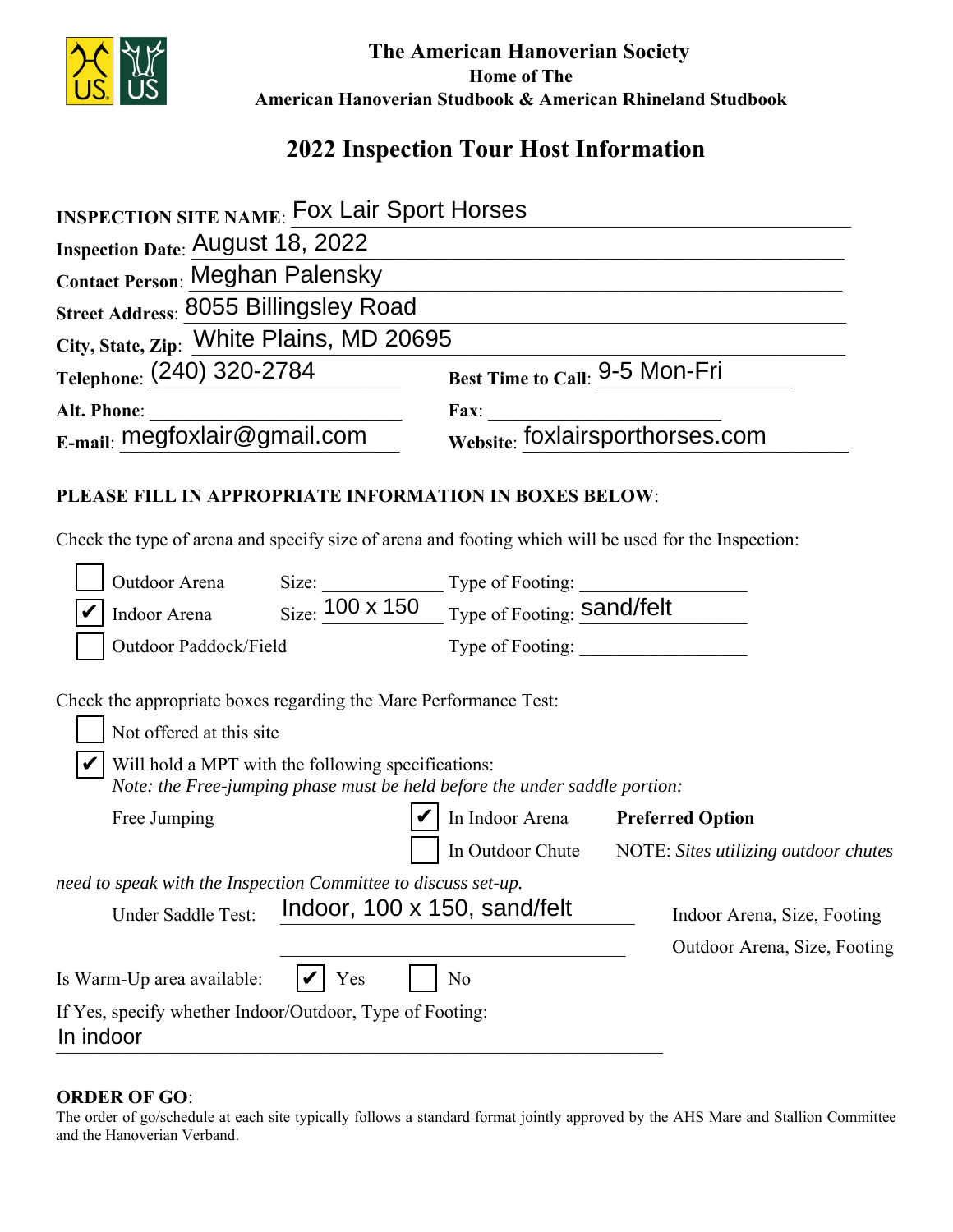- Registration
- Mare Performance Test Free Jumping
- Inspection of non-Hanoverian Mares
- Under saddle portion of the MPT
- Inspection of Hanoverian Mares
- Foal Presentations
- Futurity Classes

**TIME SCHEDULE:** *Note: The time schedule may be revised closer to the inspection date by the Site Host and the AHS Inspection Committee based upon site entries (number of horses) and the finalized travel schedule.* 

| Earliest Day/Arrival Time: Day prior / noon                                                                                                                                                                                                                                           |
|---------------------------------------------------------------------------------------------------------------------------------------------------------------------------------------------------------------------------------------------------------------------------------------|
| Registration Estimated Start Time: 730 AM                                                                                                                                                                                                                                             |
| Inspection Estimated Start Time: 8 AM                                                                                                                                                                                                                                                 |
| Other Schedule Notes:                                                                                                                                                                                                                                                                 |
| <b>HOST SITE DETAILS:</b><br><b>Stabling/Veterinarian/Fee Policy</b><br>Will Stabling be Available?<br>N <sub>o</sub><br>Yes<br>$ V _{\text{Yes}}$<br>If yes, please answer the following: Is Stabling Limited?<br>N <sub>o</sub><br>Type of Stalls Available: 12x12 permanent stalls |
| $S$ 75                                                                                                                                                                                                                                                                                |
| Cost, if applicable:<br>/ per stall per night<br>$\frac{1}{3}$ 40                                                                                                                                                                                                                     |
| for the day                                                                                                                                                                                                                                                                           |
| $\frac{1}{2}$ 20<br>Grounds Fee if applicable                                                                                                                                                                                                                                         |
| No Charge for Stabling                                                                                                                                                                                                                                                                |
| per horse OR<br>Grounds Fee is<br>per owner OR<br>per trailer<br>no grounds fee                                                                                                                                                                                                       |
| Number of Stalls Available:                                                                                                                                                                                                                                                           |
| 8<br>(number) permanent stalls available on grounds                                                                                                                                                                                                                                   |
| (number) temporary stalls available on grounds                                                                                                                                                                                                                                        |
| (number) of permanent stalls available miles from site                                                                                                                                                                                                                                |
| (number) of temporary stalls available _____ miles from site.                                                                                                                                                                                                                         |
| Type of Bedding:<br><b>Straw</b>                                                                                                                                                                                                                                                      |
|                                                                                                                                                                                                                                                                                       |
| Shavings                                                                                                                                                                                                                                                                              |
| Other (please specify)                                                                                                                                                                                                                                                                |
| Bedding/Hay available for purchase on grounds:<br>No.<br>Yes                                                                                                                                                                                                                          |
|                                                                                                                                                                                                                                                                                       |

If there are any additional stabling notes/restrictions, please explain: Grounds fee per trailer only charged for those not reserving stalls.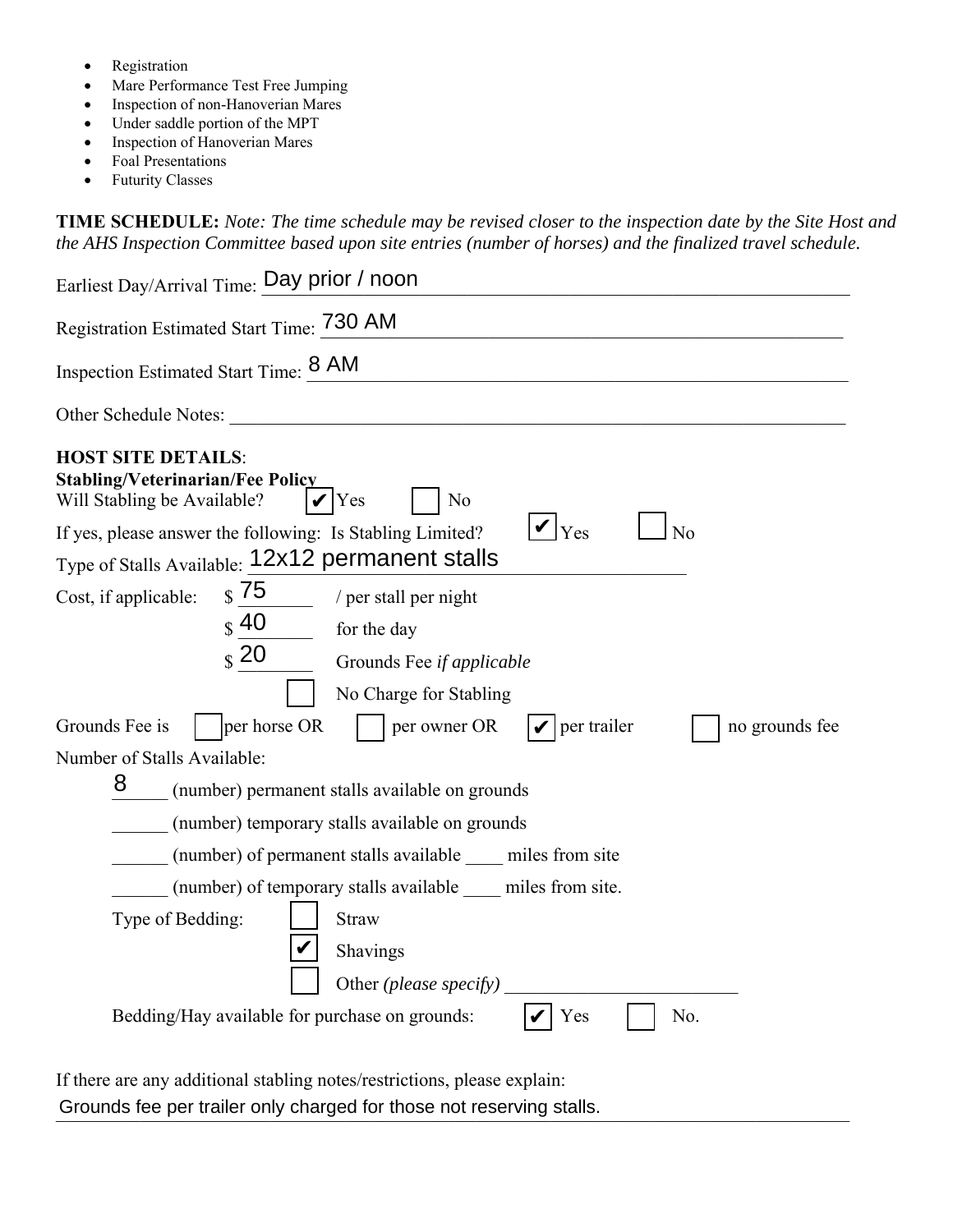If there are any restrictions regarding arrival schedule, please explain:

| Make Stabling Checks Payable to: Valerie Fox      |                             |              |
|---------------------------------------------------|-----------------------------|--------------|
| Payment should be made:                           | At time of reservations $X$ | Upon arrival |
| Refund policy:                                    |                             |              |
| Name of Veterinarian who will be on call: Dr. Fox |                             |              |
| Veterinarian's Telephone Number: (301) 659-4401   |                             |              |

## **BRANDING**:

| It is the responsibility of the host to either provide or arrange for the provision of a blacksmith's forge. Note: |
|--------------------------------------------------------------------------------------------------------------------|
| Due to damage to brands, charcoal fires, pipes, gas grills and/or acetylene torches will not be used in lieu of    |
| <i>a forge.</i> NO EXCEPTIONS.                                                                                     |
| Name of individual who will provide a blacksmith's forge: Brandi Smith                                             |

## **ACCOMMODATIONS**:

Please list two or three motels within easy travel distance of your inspection. We recommend including at least a couple of national chains such as Holiday Inn, Best Western, or Comfort Inn and Suites.

| Holiday Inn - La Plata                                                                                                    | Phone: 3013920065            | Miles from Site: 10.2 |  |  |
|---------------------------------------------------------------------------------------------------------------------------|------------------------------|-----------------------|--|--|
| Best Western - La Plata                                                                                                   | Phone: 3019344900            | Miles from Site: 10.6 |  |  |
| La Quinta Inn - Waldorf                                                                                                   | Phone: 3016450022            | Miles from Site: 9.8  |  |  |
| <b>OTHER INFORMATION:</b><br>This site will be limited to number of horse OR                                              | No Limit                     |                       |  |  |
| Health Requirements for incoming horses:<br>$\cup$ Coggins Test<br>Health Certificate<br>$\boldsymbol{V}$                 | Other, explain on next line: |                       |  |  |
| Must have proof of EHV-1 / EHV-4 on mature horses within 6 months. Health certificate required for out of state arrivals. |                              |                       |  |  |
| Will Food be Available? If Yes, Available<br>Food will not be available.                                                  | For Purchase; OR             | Compliments of Host   |  |  |
| Spectator Seating Available Near Arena                                                                                    |                              |                       |  |  |
| No Dogs on Grounds;<br>Dogs welcome but must be leashed.                                                                  |                              |                       |  |  |
| Parking Limited OR<br>Parking Extensive                                                                                   |                              |                       |  |  |
| Type of Parking Surface: Gravel and grass                                                                                 |                              |                       |  |  |
| Any Restrictions on lengths of trailers coming in: If so, specify:                                                        |                              |                       |  |  |